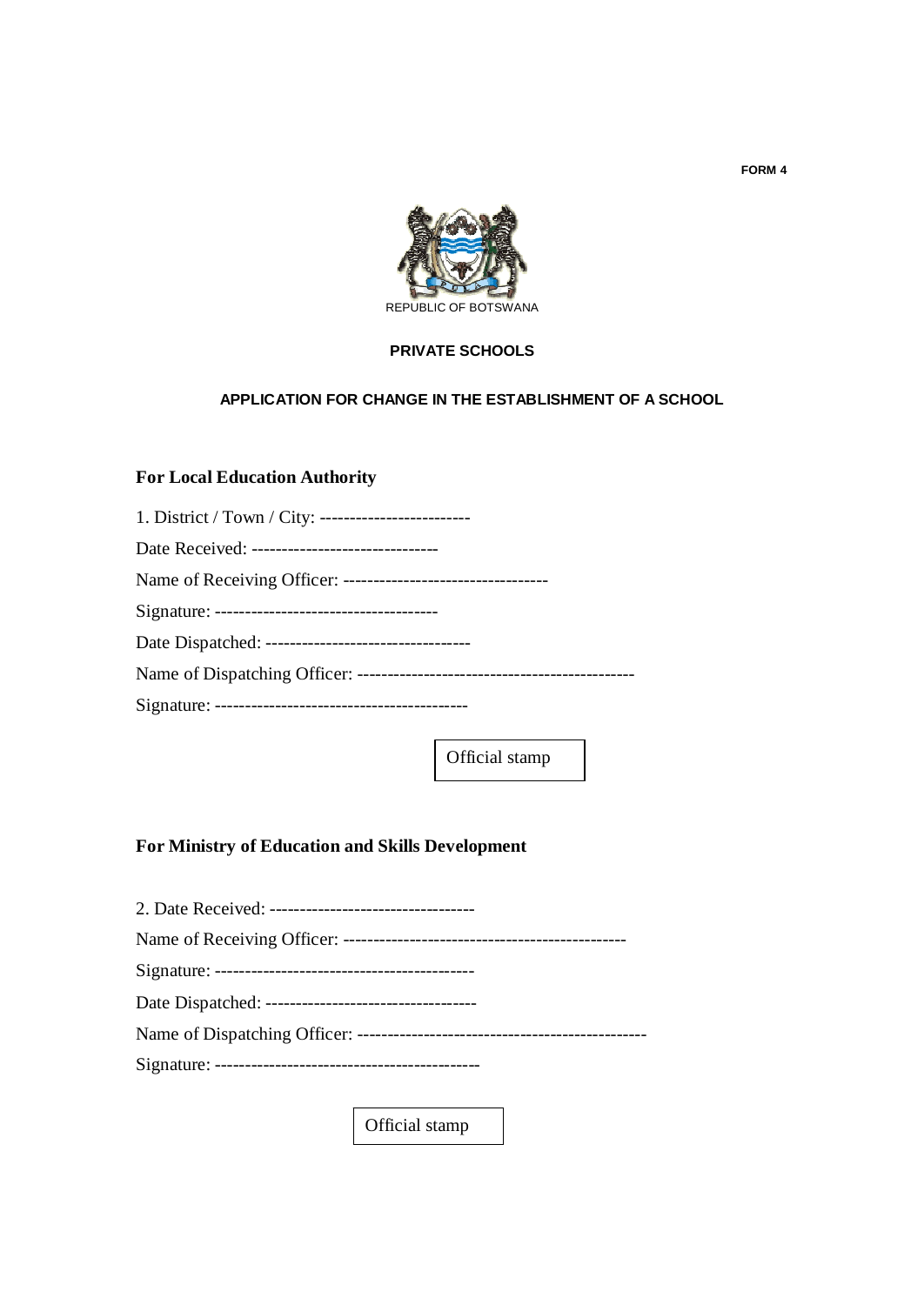**This form together with any supporting documents & registration certificate should be prepared in quadruplicate and three copies sent to the Local Education Authority (L.E.A). One copy retained by the owner/ manager. L.E.A after completing section 5 should send two copes to Permanent Secretary, Ministry of Education & Skills Development.**

# *THE FOLLOWING NOTES WILL GUIDE IN COMPLETING THE FORM*

#### *NOTES*

- 1. Give the name and address of the owner or manager of the school.
- 2. Refers to the registration number that appears on the school registration certificate.
- 3. According to Section 19(5) of the Education Law 1966, a change in the establishment of a school means:
	- a) The provision of any class, standard or form, whether or not such class, standard or form is parallel to any existing class, standard or form in the school. (Provide *Copy of the curriculum-syllabi to be used*).
	- *b)* The provision of any nature and form of education in the school, being a nature or form of education different from the nature or form of education falling within the classification in which the school is for the time being registered under section 14. (*Provide a copy of syllabi to be used. If its international curriculum attach a proof of accreditation from the relevant body).*
	- *c)* The adoption by the manager of the school, by any means, in relation to the school, of a different nomenclature from that in which the school is for the time being registered as aforesaid.(*Provide proof of change of name: certificate of incorporation if it's a company)*
	- *d)* Any change in the ownership of the school. (*Provide proof of ownership)*
	- *e)* Any change in the manager of the school.(*Provide references for the manager)*
	- *f)* The transfer of the school to a new site(*Provide Approved plans, Proof of ownership)*
	- g) The alteration of any qualification for admission to the school
- 4. If any change in any way affects the layout of the school buildings, an approved plan of the school buildings indicating the changes should be attached